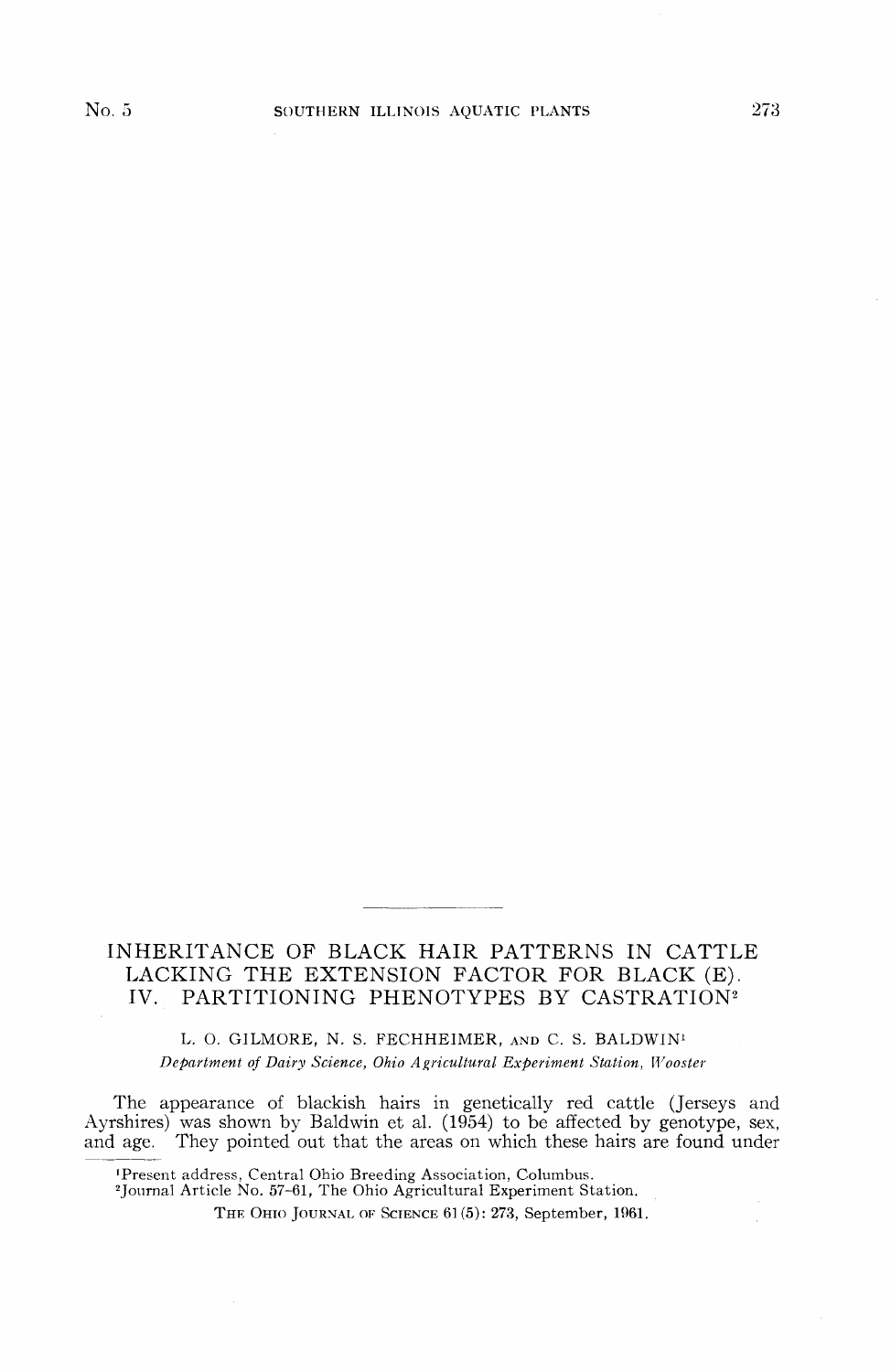different conditions are eye, cheek, muzzle, ear, neck, shoulder, body, rump, legs, and switch. They differentiated between blackish and black hairs, microscopically, They differentiated between blackish and black hairs, microscopically, and showed that the frequency with which blackish hairs were found was different for various parts of the body. It was concluded that the presence of blackish hairs on the head depended on the presence of the *Bs* gene. Those on the body and rump were concluded to depend on a pattern modifier,  $B\phi_m$ , which exhibited sexual dimorphism in heterozygotes (Baldwin et al., 1956). A trait characterized as exhibiting sexually dimorphic reversal of dominance is also known as sexinfluenced.

Pattern baldness in man has been shown to be caused by a sex-influenced gene (Snyder and Yingling, 1935). When Hamilton (1942, 1948) studied this character in eunuch, eunuchoid, and castrate males, he was unable to detect the appearance of baldness. When, however, testosterone therapy was applied to four castrated men, patterned baldness began to appear; when the therapy was halted the progression of the baldness ceased. Other sex-influenced traits reviewed by Baldwin are scurs and a certain type of horns (African) in both sheep and cattle.

That  $B\mathbf{p}_m$  is a modifier of *Bs* has been questioned by Overton et al. (1958) who analyzed the data of Baldwin (1951) by a method of maximum likelihood to test the validity of assuming that the variations observed could be explained also by the action of three alleles, i.e., *Bsm, Bs* and *bs.* Although they showed that an allelic hypothesis was also tenable for the Jersey data, it was rejected at the 5 per cent level of significance in the Ayrshire data.

|  |  | п<br>F |  |
|--|--|--------|--|
|--|--|--------|--|

*The effect of castration on the persistence of black hair patterns in Jersey males*

|                                      | No. with Black Hair on Specified Areas |         |         |          |          |           |  |  |
|--------------------------------------|----------------------------------------|---------|---------|----------|----------|-----------|--|--|
| Treatment Head Crest Body Leg Switch |                                        |         |         |          |          | Ear       |  |  |
| Before<br>After                      | 16<br>6                                | 15<br>5 | 14<br>0 | 12<br>12 | 12<br>12 | $2*$<br>2 |  |  |

\*Both had black fringe hairs.

Hancock (1952) concluded from the observations on nearly 300 sets of identical twins that *Bs* has the pleiotropic effect of producing a strip of brown on the generally black skin extending from the lower jaw along the ventral line to the analvulvar region and along the inside of the tail. There may be a break in the brown skin under the neck. The inner surface of the ear as well as the lower portion of the outer surface is also brown skinned. Hancock found that there frequently occurred a characteristically shaped black pigmented area on the brown skin inside the ear (ear streak) and on the ano-vulvar region (a-v spot). The bilateral symmetry of the whole of this skin color pattern was so marked and the concordance between identical twins so great as to warrant the conclusion that all variations except those resulting from conditions of housing and lactation must be explained genetically. In a further effort to explain different genetic causes for the black hairs on red cattle, Hancock proposed the existence of a third gene, a simple recessive, *be,* which, in homozygotes, possessing also the *Bs* gene differs from *Be/*—*Bs/*—cattle by having only the skin of the udder, belly, brisket and the upper two-thirds of the inner surface of the ears brown while the rest is black. No intratwin pair differences were found with respect to the phenotypes of *be/be* animals. Because of the presumed interaction of *be/be* and *Bs,* the hair of the inner fringe of the ears is generally jet black.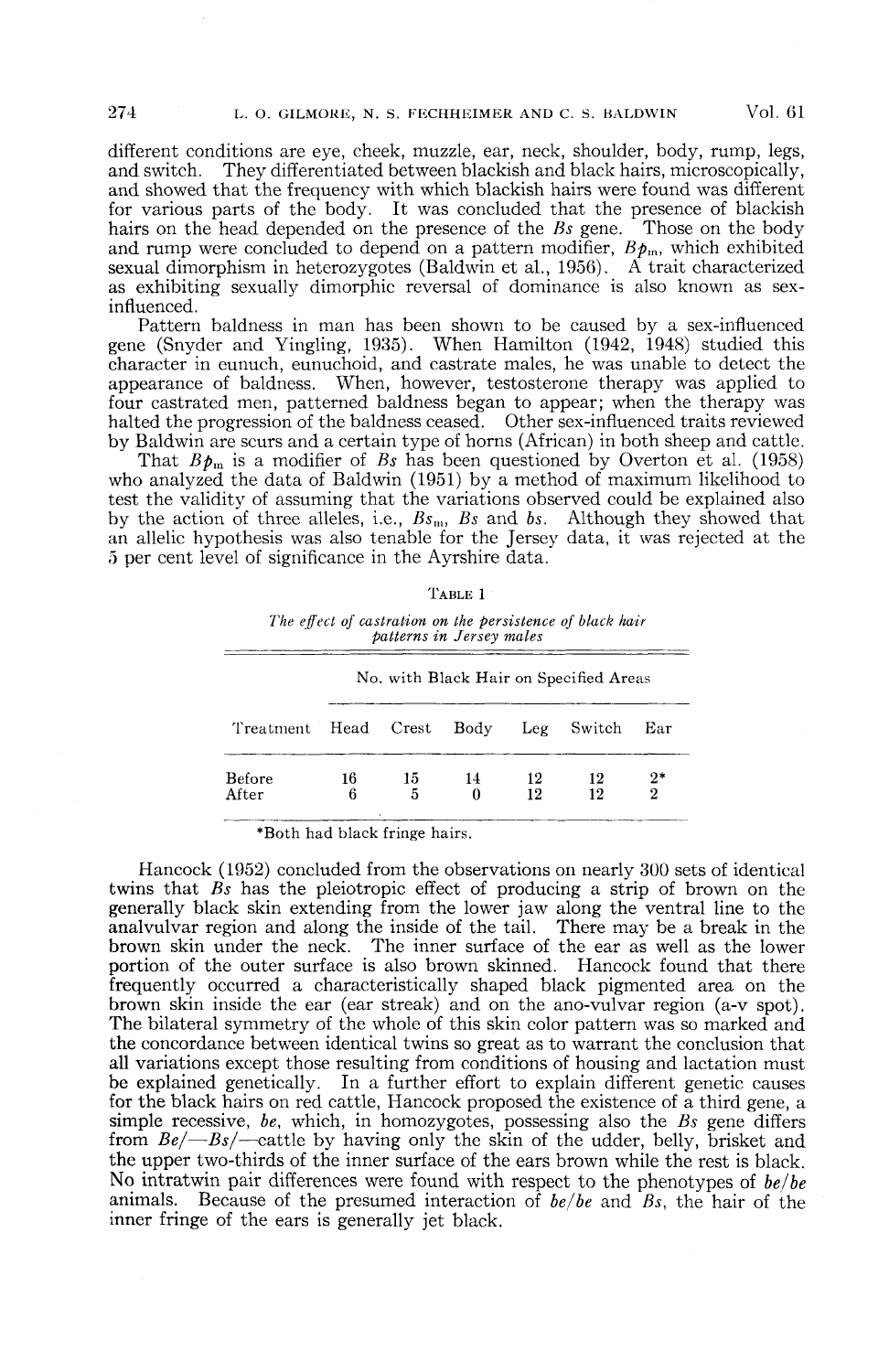After the observation by Baldwin (1956) that an Ayrshire freemartin, from parents both of which were nonblackish patterned, exhibited the pattern, the need to observe experimentally imposed castration effects was suggested. This was done on three Ayrshire bull calves. This experiment was concluded prematurely but, nevertheless, the blackish pattern on one of the bulls disappeared. The purpose of this paper is to report further pertinent observations that were made on 17 Jersey males, some of which were castrated for another experiment (Hibbs et al., 1959).



FIGURE 1. The blackish pattern disappears with castration. A. (top) Jersey bull,  $19\frac{1}{2}$  mo. old. B. (bottom) Same male  $11\frac{1}{2}$  mo. after castration, at  $40\frac{1}{2}$  mo. of age. The blackish pattern had completely disappeared.

## EXPERIMENTAL PROCEDURE

Thirteen of the 17 calves were castrated at approximately six months of age by crushing the external pudic nerves and arteries with an emasculatome. Before castration and again at approximately 17 months, color slides were taken of each side of each animal. The other four bulls were castrated at an older age by gonadectomy, three at 11 months, and one at 23 months. These four were observed carefully as well as photographed at various times before and after castration.

From each photograph, or animal, information regarding the presence of black hairs on the head, ears, crest, body, legs, and switch was recorded.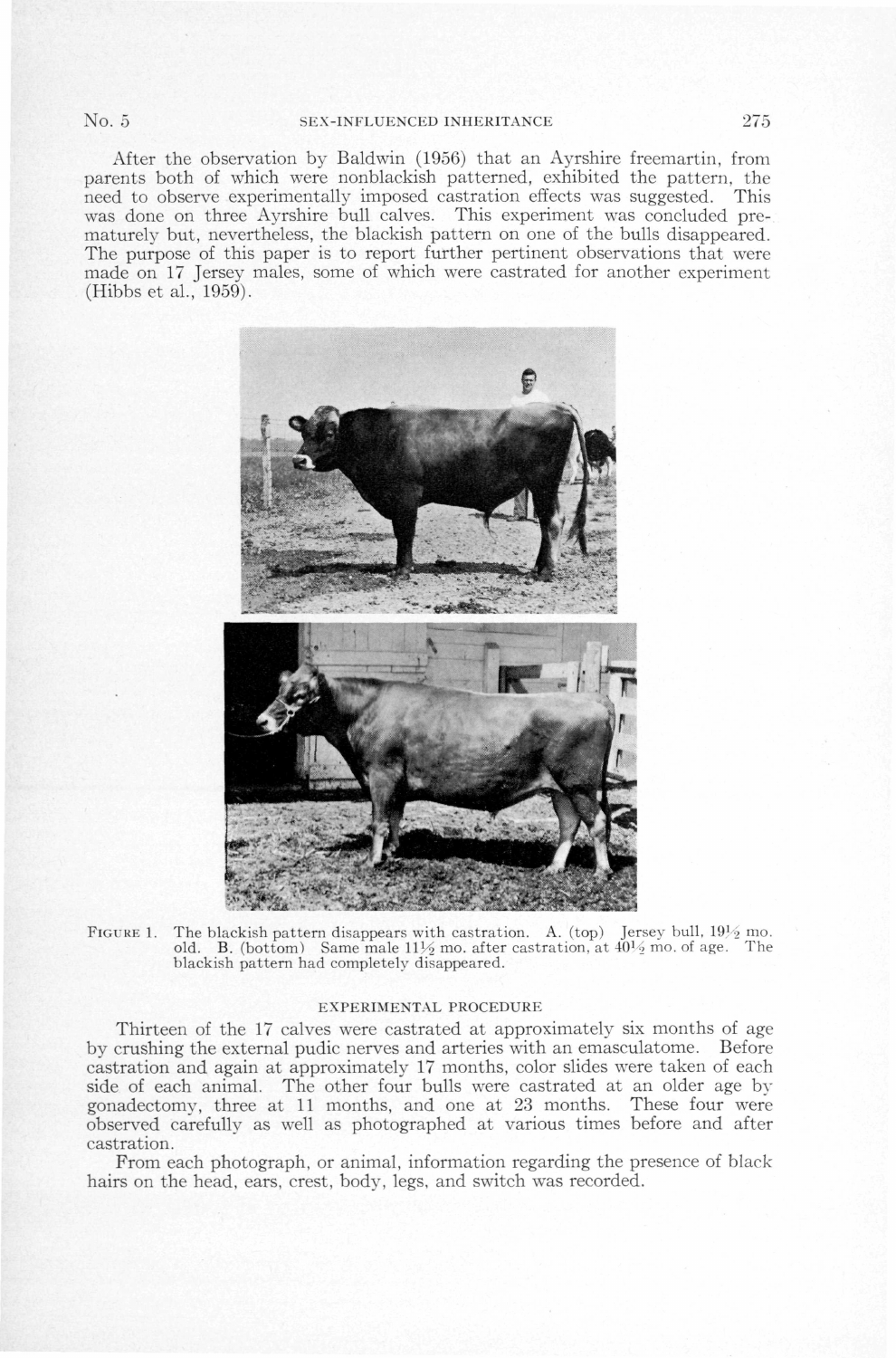## RESULTS AND DISCUSSION

From the observations summarized in table 1, it is seen that the six areas studied can be divided into two separate categories, i.e., those areas which were uniformly unchanged by castration and those areas affected at least in some of the cases. In no case was there a change in the gross nature or the extent of the black hairs appearing on the tail and legs. From this it is concluded that the color expression of the black hairs in these areas are influenced by genes, the expression of which is not affected by sex hormones. While the same result was observed on the black hairs of the ears as on the legs and switch, there was an insufficient number of cases to justify a firm conclusion. Only two possessed the black hair fringe on the ear described by Hancock (1952) as caused by the interaction of *Bs* with the *be/be* genotype. In neither case, however, was a change noted in the appearance of the black hair fringe following castration.

From the observations made in this study, there is corroboration of the conclusion by Baldwin (1951) that the black hairs in the switch and on the legs are present at birth. Furthermore, it has been shown that the pattern of black hairs on the switch and distal part of the leg is not modified by brindling as are other areas of the body on which blackish hairs are found (Baldwin et al., 1954).

It has been observed that blackish hairs appear on the areas of the body other than legs and switch after approximately one month of age. The color expression may not be fully developed until 6 months or more in males and 2 to 3 years in females. The blackish hairs on the body (including rump and thigh) disappeared The blackish hairs on the body (including rump and thigh) disappeared in all 14 cases in which it was present before castration (table 1, fig. 1). Thus, it appears that blackish pattern in cattle responds to male hormone withdrawal in the same manner as pattern baldness in man. For both head and crest, approximately one-third of the experimental subjects failed to lose the blackish hairs in each area; three failed in both areas. So far the relation between  $Bs$ ,  $Bp_m$ , and *be* with different hormone levels has not been investigated with respect to either of these areas; neither has the possibility of a differential response to castration between the homozygote and heterozygote been excluded. It was impossible in the present material to make a satisfactory diagnosis of genotype from the pedigrees and no definitive matings were made.

# SUMMARY AND CONCLUSIONS

Seventeen Jersey bulls were castrated after they became old enough to show blackish hairs on the head, ears, crest, body, legs, and switch. Within one year from the period of castration blackish hairs disappeared from the body, rump and thigh areas in all 14 animals showing pre-castration blackish in these areas. This is interpreted to indicate absolute dependence of  $Bp<sub>m</sub>$  on the male hormone for its expression. In 10 out of 16 cases the blackish hairs of the head disappeared, indicating either a partial reliance of *Bs* on the male sex hormone, incomplete dominance or an interaction between hormonal function and the *Bs* alleles. A similar result for blackish or black hairs on the crest suggests the need for investigating the cause of their appearance in this area. In no case did black hairs disappear from the leg or switch. This is interpreted to indicate that these may be black instead of blackish hairs and that a separate genetic cause is responsible for their appearance.

## REFERENCES

**Baldwin, C. S.** 1951. Sex-Influenced Color Inheritance in Cattle. Master's Thesis. The Ohio State University.

- , **L. O. Gilmore,** and **N. S. Fechheimer.** 1954. Inheritance of black hair patterns in cattle lacking the extension factor for black (E). I. Blackish. J. Dairy Sci 37: 1368-1375. , and **D. C. Rife.** 1956. Inheritance of black hair patterns in cattle
- lacking the extension factor for black (E). II. Blackish pattern. J. Dairy Sci. 39: 435-439. **Hamilton, J. B.** 1942. Male hormone stimulation is prerequisite and incitant in common baldness. Amer. J. Anat. 71: 451-480.